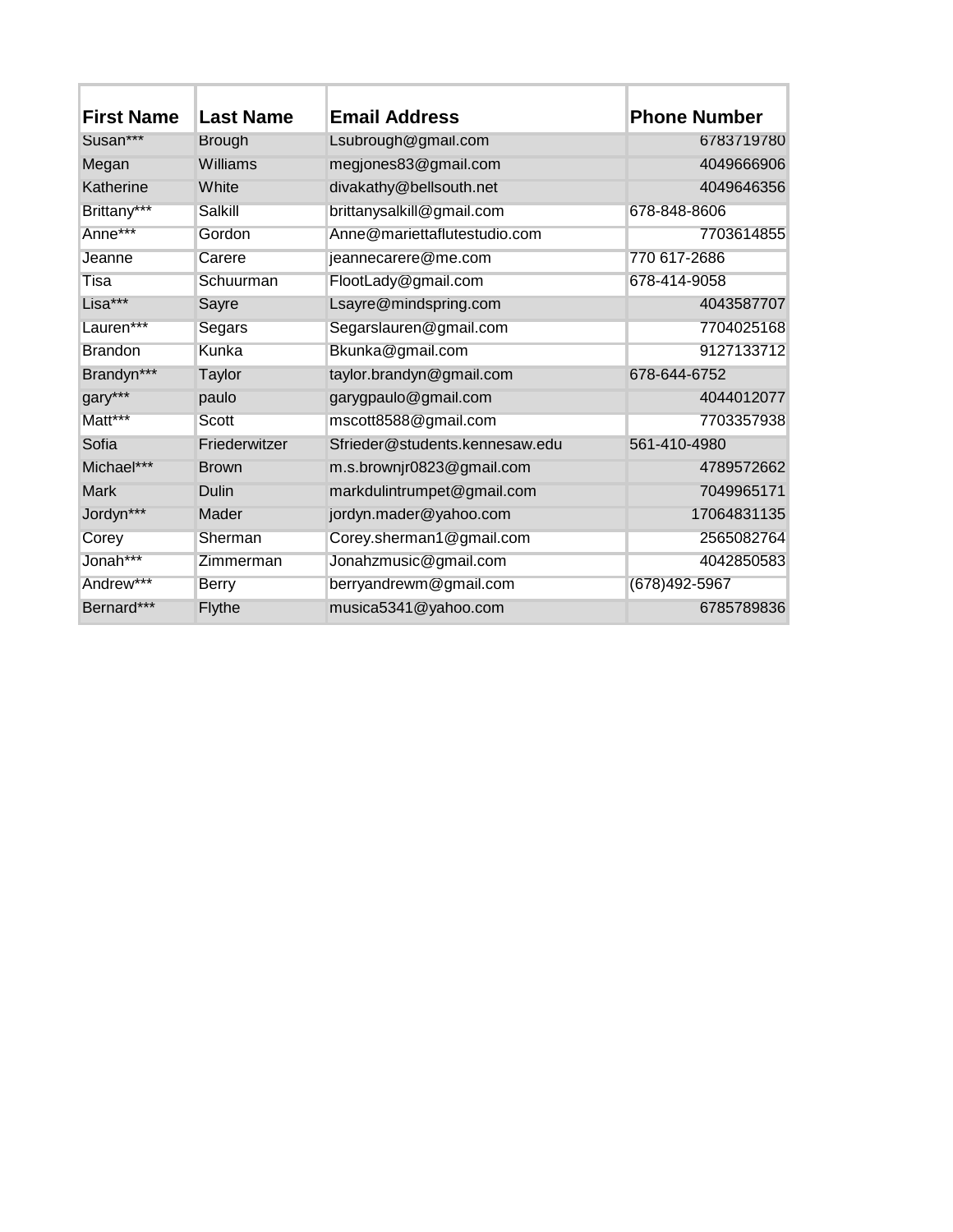| Instrument You Teach Rate per 30 minutes | All payment methods you accept (paypal, ve |
|------------------------------------------|--------------------------------------------|
| Clarinet                                 | \$30 Venmo, PayPal                         |
| Clarinet                                 | \$20 Paypal, venmo, snail mail             |
| <b>Clarinet, Bass Clarinet</b>           | \$30 Venmo and PayPal                      |
| <b>Flute</b>                             | \$25 PayPal, Venmo                         |
| <b>Flute</b>                             | \$30 Venmo, PayPal                         |
| Flute                                    | \$35.00 PayPal and Venmo                   |
| Flute                                    | \$25 Venmo                                 |
| Oboe                                     | \$30 PayPal Venmo Zelle                    |
| Percussion                               | \$25 Venmo, PayPal                         |
| <b>Percussion/Drumset</b>                | \$35 PayPal/Venmo/Cashapp                  |
| Saxophone                                | \$25 PayPal, Venmo                         |
| saxophone                                | \$30 venmo, paypal                         |
| Trombone                                 | 35 PayPal, Venmo, CashApp                  |
| Trumpet                                  | \$20 Venmo                                 |
| Trumpet                                  | 20 Venmo, PayPal, cashapp                  |
| Trumpet                                  | \$30 Paypal, Check                         |
| Trumpet                                  | \$20 Venmo and PayPal                      |
| Tuba, Euphonium, Trombone                | \$30 Venmo, PayPal, Cashapp                |
| Tuba, Euphonium, Trombone                | \$20 PayPal                                |
| Tuba, Euphonium, Trombone                | \$20 Venmo (@berryandrewm)                 |
| Tuba/Euphonium                           | \$35 PayPal, Zelle, Venmo, CashApp         |